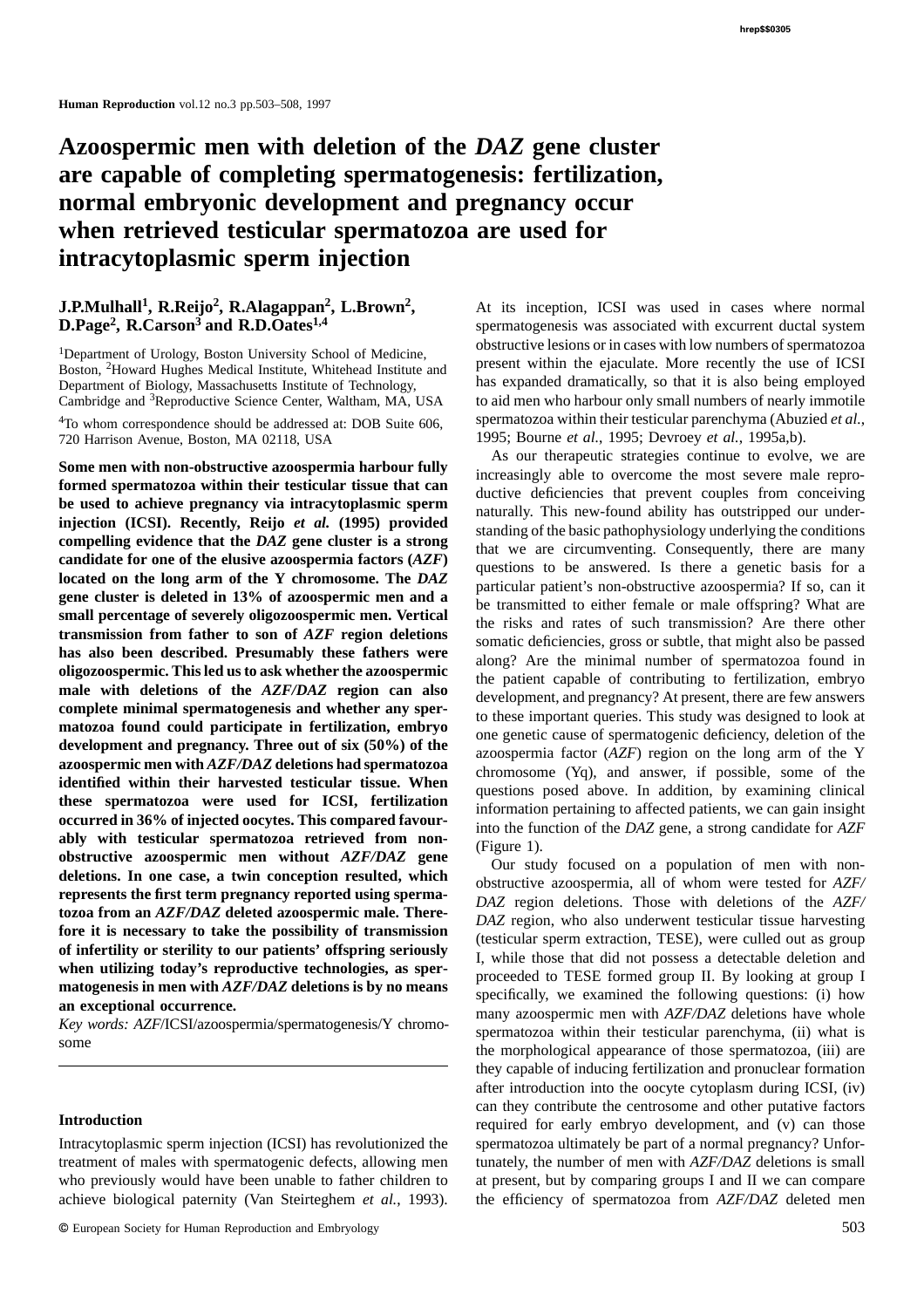

remaining 75 patients no *AZF/DAZ* deletions were detected. Of this<br>latter cohort, 28 patients had TESE performed, thus forming group II.<br>Testicular tissue analysis, and processing (*vide infra*) were performed in<br>a blinde overall group was 34 years, and no significant difference existed in<br>age between groups I (mean age 33) and II (mean age 34). The mean<br>**Preparation and cryopreservation of testicular homogenates**<br>**Preparation and cryoprese** parameter between groups I and II, 37 and 36 years respectively.

the Boston Medical Center Institutional Review Board) was obtained and venipuncture performed. Two tubes of blood were shipped to the Whitehead Institute at ambient temperature for *AZF/DAZ* region analysis. Within 24 h, genomic DNA was prepared from peripheral leukocytes as previously described (Reijo *et al.*, 1995). Details of the polymerase chain reaction (PCR) have also been outlined (Reijo *et al.*, 1995). Essentially, PCR was performed in 96-well plates with 100 ng DNA in a 20  $\mu$ l reaction containing 1.5 mM MgCl<sub>2</sub>, 5 mM NH4Cl, 10 mM Tris, pH 8.2, 50 mM KCl, 100 µM dinucleotide triphosphate (dNTP) (Pharmacia, Milwaukee, WY, USA) and 1 U *Taq* polymerase (Perkin-Elmore, Roache Molecular Systems, Branchburg, NJ, USA). PCR was initiated with a denaturation step at 94°C for 5 min followed by 35 cycles of 1 min at 94°C, 1.5 min at 58°C, and 1 min at 72°C. A final extension for 5 min at 72°C completed the PCR. Reactions were stored at 4°C until they could be run on 4% agarose gels for analysis.

The sequence-tagged-site (STS) primer pairs we employed have been published previously or will be published elsewhere (Reijo *et al.*, 1995; 1996a, b; R.Reijo, R.Alagappan and D.Page, unpublished results). The STSs used cover the entire length of the euchromatic Y chromosome and include pairs for the genes *SRY*, *RPS4Y*, *ZFY*, *YRRM*, *TSPY*, *AMELY*, *SMCY*, and *DAZ*, as well as STSs corresponding to the centromere and heterochromatic regions. The primer pairs routinely used for the *DAZ* gene cluster are shown in Table I.

As in prior studies, precautions were taken to ensure that negative PCR results were not spurious but represented the genuine absence of a Y-chromosome marker (Reijo *et al.*, 1995; 1996b). Firstly, only Y-specific PCR assays that repeatedly gave positive results when tested on 90 fertile men were used in this study, and secondly, we did not record an STS as absent from a patient unless at least three successive attempts at PCR amplification yielded negative results.

# *Technique of testicular tissue extraction*

Figure 1. The Y chromosome with its various known regions and By coordinating the time and date of surgery with the embryology genes labelled. The *AZF/DAZ* region is indicated. laboratory of the Reproductive Science Center of Boston, both therapeutic and diagnostic testicular biopsy were carried out. during ICSI, to that of spermatozoa from men not deleted for Bupivicaine® (0.25%; Astra USA Inc., Westborough, MA, USA) was *AZF/DAZ*. With this information, we can tentatively speculate used as a local spermatic cord block and was supplemented with a upon the possible role that the *DAZ* gene cluster might play small amount of i.v. sedation. A upon the possible role that the *DAZ* gene cluster might play small amount of i.v. sedation. A 1.5 cm transverse incision was made<br>in the complex human spermate conject to process in the left hemiscrotum and carried down t in the regulation of the complex human spermatogenic process. The rest is where a slightly smaller opening into the parenchyma was the testis where a slightly smaller opening into the parenchyma was **Materials and methods** epithelium was sharply excised. The testis was compressed and the exposed seminiferous epithelium was sharply excised. The harvested tissue sample was *Patient population*<br>A total of 83 patients with a history and physical examination that containing 1 ml of test yolk buffer (TYB, Irvine Scientific, Santa A total of 83 patients with a history and physical examination that<br>revealed small, soft testes, normal epididymides and vasa deferentia<br>as well as elevated serum FSH indicating non-obstructive azoospermia<br>as well as eleva

partner age was 36 years and no significant difference existed in this The retrieved tissue was allowed to settle and the supernatant was parameter between groups I and II 37 and 36 years respectively applicated and dilute It was microscopically surveyed for spermatozoa and, if any were *AZF/DAZ DNA analysis (Figure 2)* present, was cooled to 4°C. The parenchyma itself was mixed After describing in detail what was known regarding the *AZF/DAZ* with a 10% v/v solution of glycerol and TYB in preparation for region and its possible implications, informed consent (approved by homogenization. This step was carried out using a loose fitting glass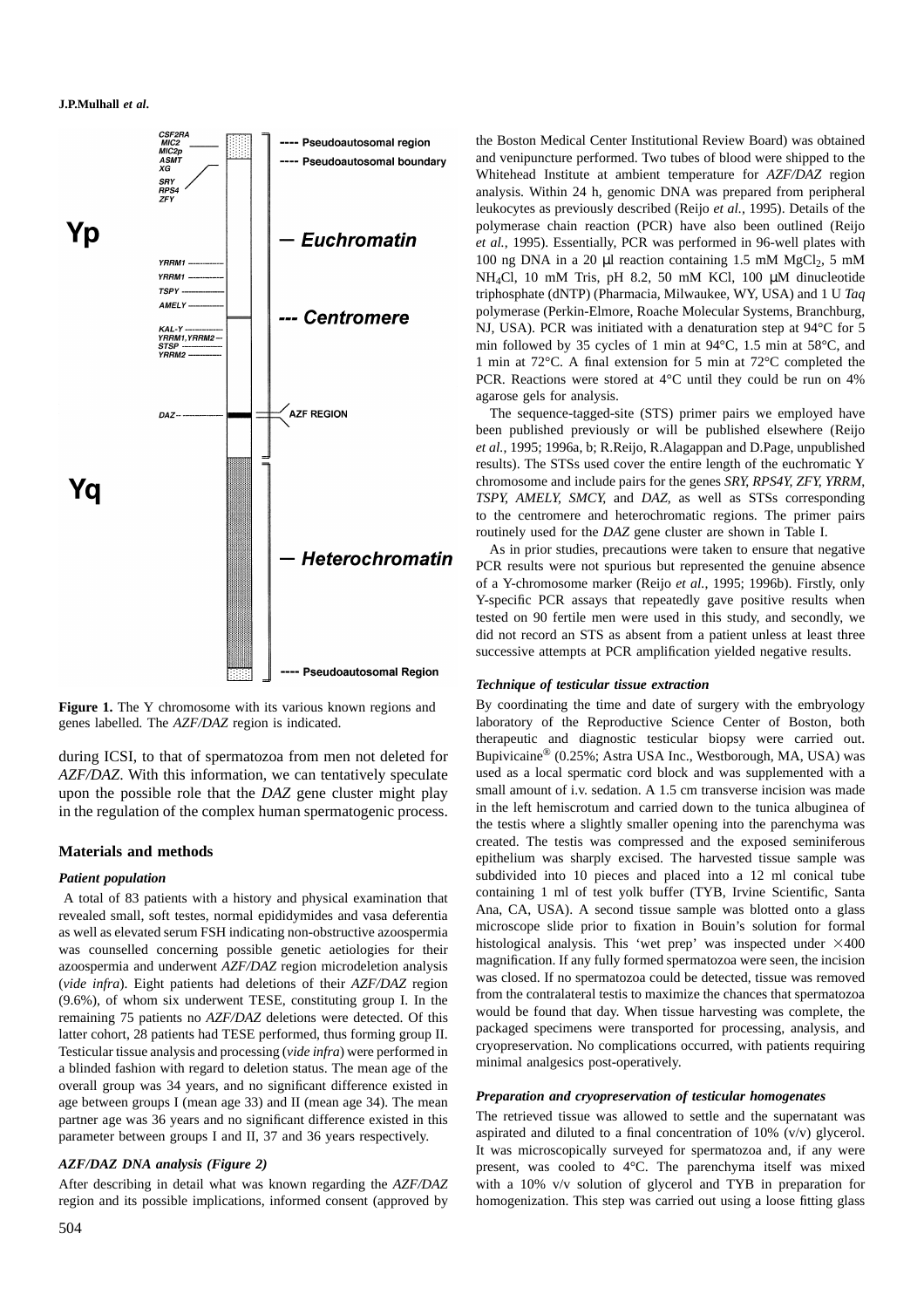

**Figure 2.** Results of *DAZ* gene cluster analysis in two of the patients of group I who underwent TESE/ICSI. *DAZ* is present in the normal control and in the father of both patients and the brother of WHT 2928 but is absent from WHT 2928 and WHT 2810. WHT 2928 and his wife delivered healthy twin females.

| <b>Table I.</b> Primer pairs routinely used for the DAZ gene cluster     |                                                                     |                                                                      |                                |  |  |  |
|--------------------------------------------------------------------------|---------------------------------------------------------------------|----------------------------------------------------------------------|--------------------------------|--|--|--|
| <b>STS</b>                                                               | Left primer                                                         | Right primer                                                         | Product size (bp)              |  |  |  |
| sY254 (Reijo et al., 1995)<br>sY258 (unpublished)<br>sY465 (unpublished) | gggtgttaccagaaggcaaa<br>gttacaggattcggcgtgat<br>ccacccattggctcagacc | gaccgtatctaccaaagcagca<br>ctcgtcatgtgcagccac<br>gtgaagaccccacaggcctt | 350<br>125<br>280 <sup>a</sup> |  |  |  |

aThree smaller male/female common bands are observed along with the scored male specific band.

pestle as well as repeated aspiration through a 16 gauge hypodermic Dulbecco's phosphate-buffered saline (DPBS; Gibco, Baltimore, MD, needle. The resultant slurry was expanded to a final volume of 5.0 ml USA), and bovine serum albumin (BSA; 0.1%; Sigma, St Louis, MO, of TYB:glycerol and searched for the presence of whole spermatozoa. USA). The denuded oocytes were maintained in 30 µl drops of IVF-Depending upon the existence and concentration of spermatozoa, 50 medium (Scandinavia IVF Science AG, Goteborg, Sweden) under either 500 µl or 1 ml aliquots were prepared and transferred to mineral oil until microinjection with a single testicular spermatozoon. polypropylene cryovials in a sterile fashion, prior to cooling to 4°C. Supernatant and homogenized tissue vials were further cooled at *Technique of ICSI – sperm thaw, isolation, manipulation and*  $-1^{\circ}C/\text{min}$  to  $-7.0^{\circ}C$  at which point ice crystal formation was *injection*  $-1^{\circ}$ C/min to  $-7.0^{\circ}$ C at which point ice crystal formation was mechanically stimulated. Continued cooling occurred employing a A vial of frozen testicular homogenate was thawed and 5 µl drops programmable unit to –150°C before transfer and storage in liquid submersed in mineral oil and maintained at 37°C. Spermatozoa nitrogen pending isolation of oocytes at the time of a future ICSI cycle. that demonstrated non-directional, non-progressive tail movement

field, Il, USA) was used to accomplish hormonal suppression and Oocyte injection was performed under phase-contrast microscope down-regulation. Either human menopausal urinary gonadotrophin control. Once the sperm injection was complete, each oocyte was (HMG; Pergonal®; Serono, Randolph, MA, USA) or pituitary follicle- returned to individual 30 µl drops of IVF-50 medium and kept at stimulating hormone (HFSH; Metrodin<sup>®</sup>; Serono) was used in standard  $37^{\circ}\text{C}$  in an atmosphere of 5%  $\text{CO}_2$ . At 16–20 h after ICSI, the fashion to induce multiple follicular development. Transvaginal ultra-<br>fashion sonography and serum oestradiol measurements were used to monitor thus indicating successful fertilization. When oocytes containing two follicular growth. Human chorionic gonadotrophin (HCG; Profasi®; pronuclei (2PN) were observed, they were stored for another 48 h in Serono; 10 000 IU) was injected at the appropriate time to stimulate IVF-50 medium. final oocyte maturation (serum oesradiol  $>1$  ng/ml and/or  $>3$ follicles >17 mm diameter). Oocytes were recovered via transvaginal *Intrauterine transfer of embryos* aspiration 36 h after HCG administration. Cumulus cells were removed On the third post-injection day (at approximately 70 h), zonal digestion

(indicative of viability) were preferentially selected and initially *Ovarian stimulation and isolation of oocytes* placed in adjacent beads of DPBS:BSA followed by placement in Leuprolide acetate (1 mg/day; Lupron<sup>®</sup>; TAP Pharmaceutical, Deer-<br>polyvinylpyrrolidone (PVP 10% w/v; Scandinavia IVF Science AG). oocytes were inspected for the development of a second pronucleus,

by incubation in a mixture containing hyaluronidase (80 U/ml), was performed using acidified Tyrode's solution in selected embryos.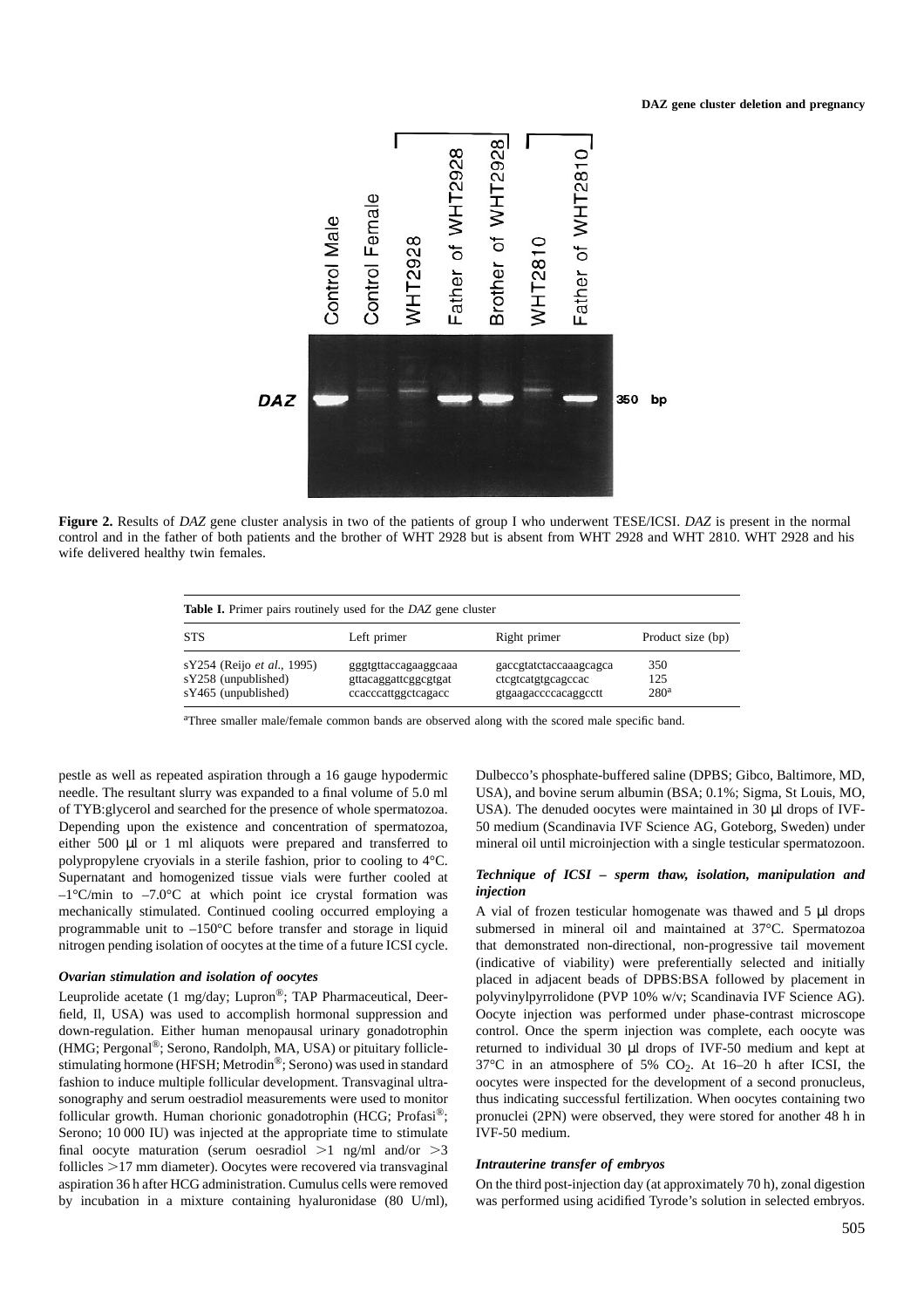| <b>Table II.</b> Results of ISCI using testicular sperm |               |                |                          |                 |           |  |  |
|---------------------------------------------------------|---------------|----------------|--------------------------|-----------------|-----------|--|--|
| Patient no.                                             | No. of cycles | No. of oocytes | No. of resultant embryos | % Fertilization | Pregnancy |  |  |
| WHT 2928 <sup>a</sup>                                   |               |                |                          | 33              | Twins     |  |  |
| WHT 2840 <sup>a</sup>                                   |               |                |                          |                 | No        |  |  |
| WHT 2810 <sup>a</sup>                                   |               | 28             |                          | 39              | No        |  |  |
| Group $\Pi$                                             | 25            | 228            | 103                      | 45              | 3 Ongoing |  |  |

a Patients with *DAZ* gene cluster deletions

Group I consisted of those six patients with  $AZF/DAZ$  deletions<br>who desired and underwent TESE. Of this group, one had a<br>unilateral tissue extraction while the remaining five required<br>bilateral tissue extraction while the r thawed samples coupled with ICSI in an attempt to achieve<br>pregnancy (Table II). There appeared to be no overt morpho-<br>logical difference between the embryos generated and those<br>potential? obtained from ICSI cycles using ejaculated spermatozoa. In The *AZF/DAZ* region of the Y chromosome described by Reijo total, 42 oocytes and 15 embryos were cumulatively obtained *et al.* (1995) contains a multiple copy gene (*DAZ*) that possesses from these six cycles, representing a 36% fertilization rate. significant homology to the *Drosophila* (*boule*) male-fertility Patient WHT 2928 and his spouse conceived and delivered gene (Eberhart *et al.*, 1996). It is clinically known that men healthy twin females. *AZF/DAZ* deletions were not found in with *DAZ* region deletions are mostly azoospermic and that the fathers of WHT 2928 and WHT 2810 indicating that they spermatogenesis, as determined by formal histology in these

deletions who underwent TESE. Of this group, 15 patients *et al.*, 1995). Previous reports of severely oligozoospermic had unilateral extraction, while the other 13 required a bilateral men with de-novo deletions (two cases; Reijo *et al.*, 1996a) testicular tissue harvesting. Thirteen couples from this group and of vertical transmission of an *AZF/DAZ* deletion (two have proceeded to ICSI. Three couples have achieved an cases; Kobayashi *et al.*, 1994; Vogt *et al.*, 1996) suggested ongoing pregnancy. In the 13 couples (25 cycles), a total of that completion of spermatogenesis (at reduced output) might 228 oocytes were injected, with 103 developing into embryos be at least an occasional outcome of an *AZF/DAZ* deletion. It for a fertilization rate of 45% (Table 1). Seventy-two of these was not clear that this was a frequent outcome of such embryos were suitable for transfer. No obvious difference was deletions, as the great majority of such deletions reported have

infertile men. Invariably, the underlying aetiology is primary clinical spectrum with a common underlying genetic basis. 20–30% of couples (Schoysman *et al.*, 1993; Silber *et al.*, chyma that was completely devoid of fully-formed spermato-

These embryos were then placed in the uterus, via the transcervical 1995; Witt, 1995; Witt, *et al.*, 1995; Silber, 1996). With this route, using a semi-rigid catheter. new avenue of treatment available to men with non-obstructive azoospermia, we must acknowledge that transmissible genetic **Results** aetiologies may underly an individual's reproductive failure.<br> **Results** and the contract of the sensitive of the contract of the sensitive of this genetic risk, whenever possible, we should

arose *de novo* in both patients (Figure 2). men, is variable, ranging from a pattern of Sertoli cell-only to Group II consisted of the 28 patients without *DAZ* region the presence of condensed spermatids in some tubules (Reijo evident in morphology between these embryos and those been in azoospermic men. Our finding of testicular spermatozoa<br>derived from ICSI using ejaculated spermatozoa. in three out of six AZF/DAZ-deleted men with non-obstruct in three out of six *AZF/DAZ*-deleted men with non-obstructive azoospermia suggests that completion of spermatogenesis (albeit at reduced output) may be the rule rather than the **Discussion** exception in *AZF/DAZ*-deleted men. These data also strengthen *Non-obstructive azoospermia: new treatment options* the hypothesis that, in many cases, non-obstructive azoosper-Non-obstructive azoospermia occurs in a small percentage of mia and severe oligozoospermia are part of a continuous

spermatogenic dysfunction. Until recently, there was no therapy This study further points out the lack of a strict phenotype– that could assist the non-obstructive azoospermic male in his genotype relationship in azoospermic men with *AZF/DAZ* quest for biological fatherhood. Innovative investigation has deletions in regard to whether spermatozoa will or will not be demonstrated that fully formed spermatozoa found scattered found within their harvested testicular parenchyma. We found throughout the testicular parenchyma can serve as the source that out of six such men, three had sufficient spermatozoa in of spermatozoa for ICSI, with pregnancy occurring in around the testis for use in ICSI, whereas three had testicular paren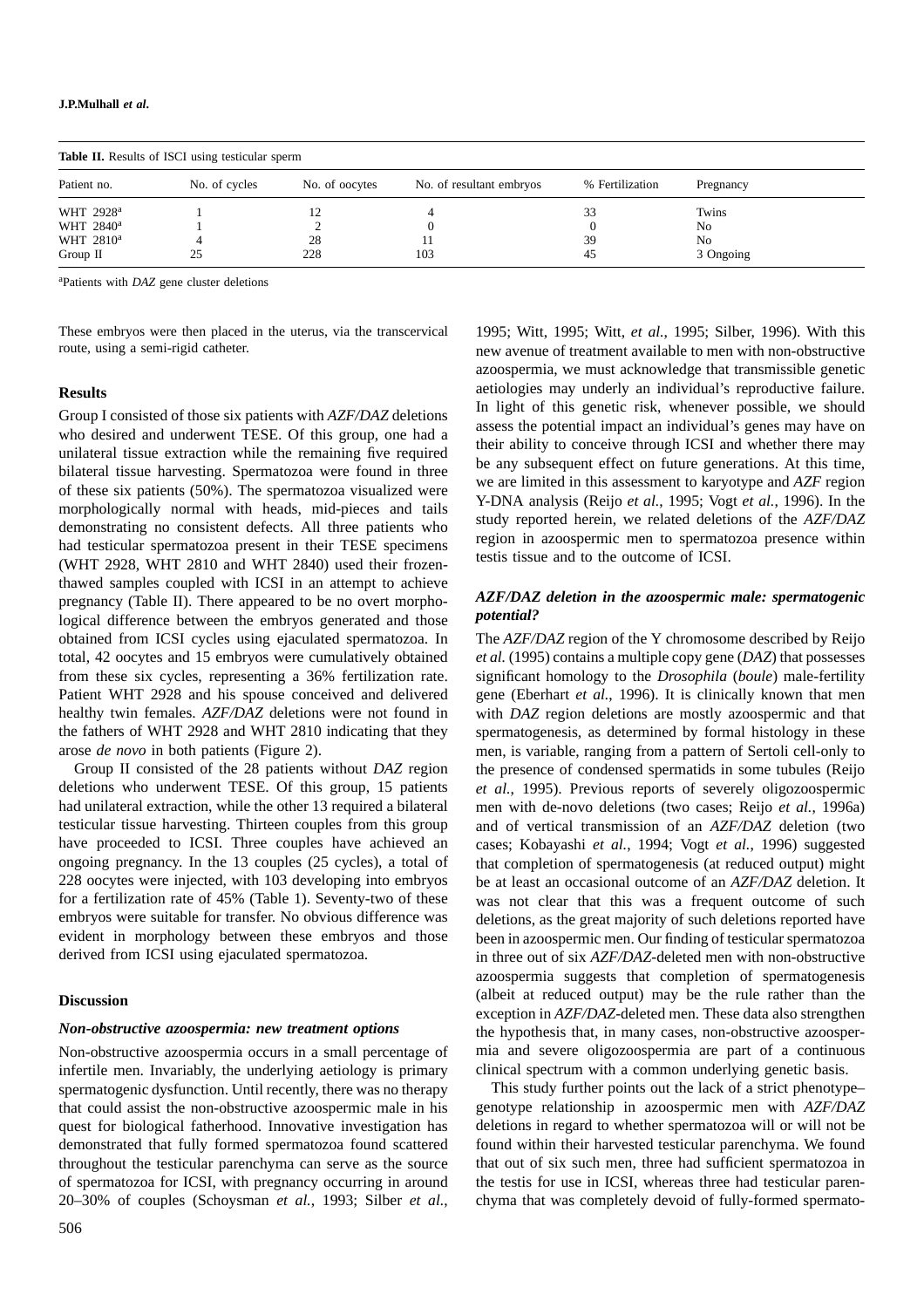zoa. Although the sample size is quite small, these numbers areas may lack important genes in those cases of the most indicate that we cannot predict the presence or absence of profound spermatogenic failure. While this first scenario cannot testicular spermatozoa in the azoospermic man based on the be excluded, it appears to be at odds with the original Y presence or absence of an *AZF/DAZ* deletion as currently chromosome mapping studies (Reijo *et al.*, 1995). A second defined. Since spermatozoa were found in some men, total explanation is that the phenotypes observed in men with *DAZ* loss of the *DAZ* gene cluster does not necessarily forecast gene cluster deletions are modified by each man's particular complete lack of spermatogenesis within the testis of the environment and genetic background. This latter postulate azoospermic male. Therefore, this study expands the pheno- seems more plausible given the variability of sperm production typic expression of an *AZF/DAZ* deletion and specifically from tubule to tubule within the testis of any given individual. clarifies the azoospermic population. By combining the data Therefore the loss of *DAZ* gene cluster function may not from prior reports (Reijo *et al.*, 1996b; Vogt *et al.*, 1996) with smother spermatogenesis entirely as other genes and/or mechthose from the present study, we realize that deletions of the anisms may allow for some small measure of escape. Various *DAZ* gene cluster may lead to non-obstructive azoospermia autosomal genes or other Y spermatogenesis genes may exert with complete absence of spermatogenesis, non-obstructive alone, or in combination, this minimally protective effect. A azoospermia with a minimal amount of spermatogenesis, or, search for other genes involved in the regulation of spermatoon occasion, even severe oligozoospermia. genesis such as in the *AZFa* and *AZFb* regions is certainly

Although we cannot predict the presence or absence of *AZF/DAZ deletion in the azoospermic male: risk to offspring?*<br>spermatozoa based on *AZF/DAZ* deletion status, can we predict *AZF/DAZ deletion in the azoospermic male:* the ability for those spermatozoa to fertilize an egg, promote Detailed and comprehensive counselling was offered to all embryonic growth and result in pregnancy? Addressing this couples in this study prior to TESE, including those in whom question, the sample size is even smaller, but the results are a *DAZ* gene cluster deletion was observed, so that both partners interesting to consider. It appears that the rates of fertilization fully understood and appreciated the implications of possible and embryo development are similar when comparing testicular *DAZ* gene cluster deletion vertical transmission. It is unknown spermatozoa extracted from azoospermic men with *AZF/DAZ* at this time whether all male offspring of fathers with a deletions to those obtained from similar men without deletions. recognizable *AZF/DAZ* deletion will also possess this deletion The few spermatozoa produced by azoospermic men with an but the probability is certainly quite high. The underlying *AZF/DAZ* deletion are, therefore, functionally competent and assumption of this postulate is that all Y-bearing spermatozoa respond appropriately when required to participate in an array will possess *AZF/DAZ* deleted Y-chromosomes, a fact not yet of post-fertilization events. This would be predicted, but proven but anticipated based upon evidence that spermatozoa heretofore not proven, by the demonstration of transmission from a severely oligozoospermic male with a *DAZ* gene cluster of an *AZF/DAZ* region deletion from father to son (Vogt deletion showed the same deletion (Reijo *et al.*, 1996b). The *et al.*, 1996). 'choice' of bearing male children predicted to be infertile/

possibilities exist to explain this situation: perhaps the deletions advances in reproductive biology? Or is it a legitimate reason

warranted in light of this phenotypic spectrum (Vogt *et al.*, *AZF/DAZ deletion in the azoospermic male: sperm function?* 1996).

*AZF/DAZ deletion in the azoospermic male: DAZ gene* sterile is still within the jurisdiction of the couple. There is no<br>cluster function?<br>cluster function?<br>In couple should be the ultimate arbiters of this decision. In The exact role of the Y chromosome *AZF/DAZ* gene cluster counselling couples, however, we are limited in our ability to in male reproductive biology is still unknown and the identity predict the ultimate sperm production capabilities of male of the azoospermia factor has been disputed. To date, however, offspring of *AZF*/*DAZ*-deleted men. As adults, these offspring the *DAZ* gene cluster is a very strong candidate for *AZF* (Reijo may have no available spermatozoa for therapeutic use and *et al.*, 1995; Saxena *et al.*, 1996). This gene cluster is found possibly may be sterile rather than infertile, a consequence of within the *AZF* region and is expressed in early germ cell the wide phenotypic variability in expression of *AZF/DAZ* populations (gonocytes and spermatogonia), as demonstrated deletions. Our patients' ability to conceive a son through the in studies of laboratory mice as well as humans (Menke *et al.*, use of TESE coupled with ICSI does not, at this time, ensure 1996; Reijo, 1996a). This localization suggests that the *DAZ* that son's ability to conceive a child of his own. The deletions gene cluster plays a role in the proliferation, maintenance or detected so far presumably arose *de novo* and were not differentiation of those early germ cell populations. Clearly, transmitted vertically from father to patient. This suggests that this work also demonstrates that an intact *DAZ* gene cluster is therapeutic advances such as ICSI may now enable us to not absolutely required for completion of the later stages of burden future generations with genetic constitutions that nature spermatogenesis which involve development of sperm structure would routinely eliminate. An effective ethical strategy must and acquisition of functional competence involving fertilization be formed in order to deal with the difficult situations that will and embryonic development, even in the azoospermic male. face both couples and reproductive clinicians. Is predictable How is it that the deletion of a single region of the Y infertility/sterility in the offspring (male or female) a rationale chromosome is associated with such varied phenotypes? Two to prohibit procreation and the use of all the latest technological observed are, in fact, not identical and while the *DAZ* gene to proceed with preimplantation genetic analysis with transfer cluster is deleted in all cases observed to date, other adjacent of only those embryos that do not possess inherited infertility/